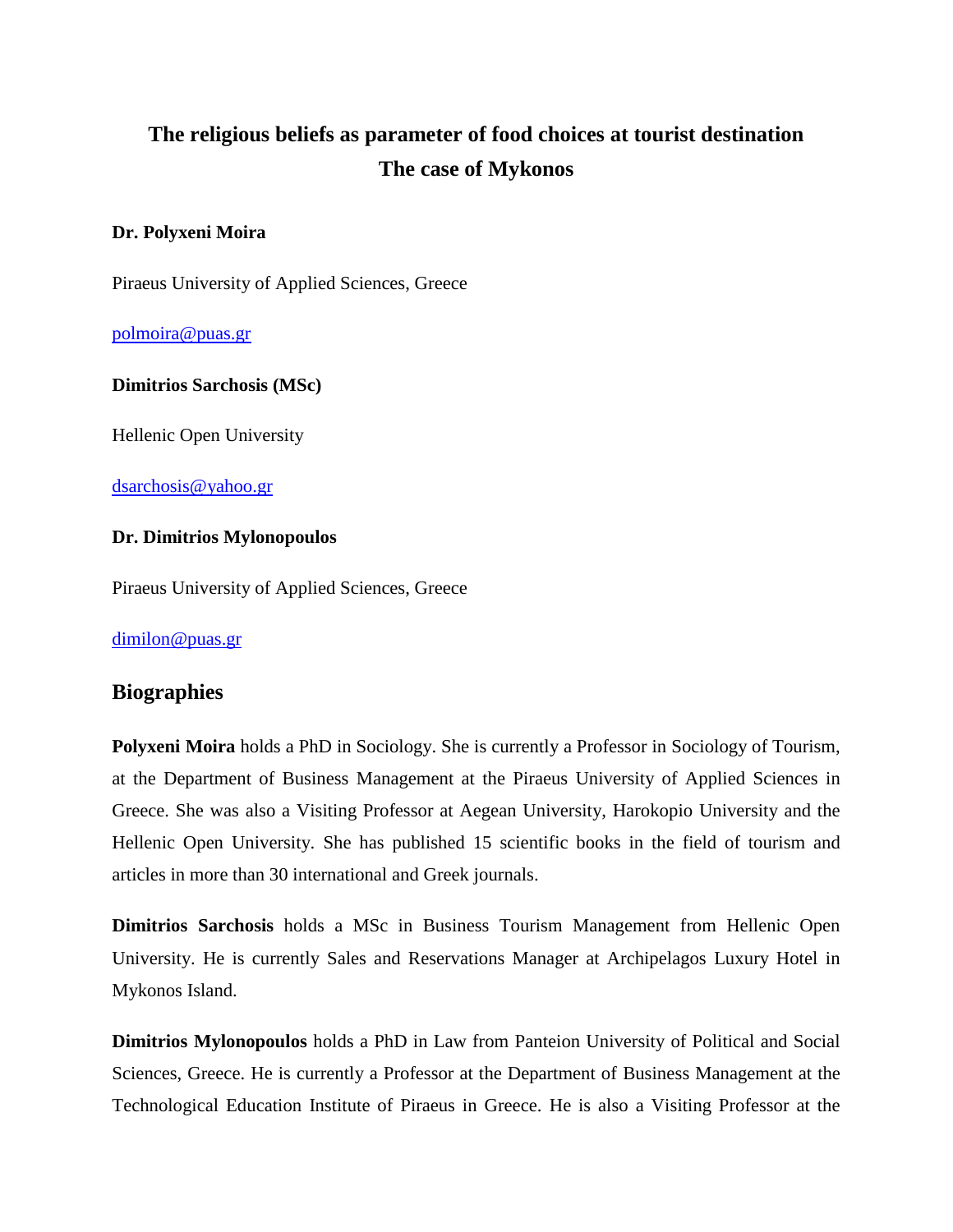University of Patras and in Hellenic Open University. He has published 25 scientific books in the field of tourism and maritime issues and articles in more than 30 international and Greek journals.

## **Abstract**

Religious beliefs are a basic parameter of culture that affects all aspects of a person's life and consequently his eating habits. The diet of tourists at destination is an essential and unique component of the overall tourism product and the momentum of the modern dietary concept is enormous. Eating habits determined by the religious beliefs of tourists and followed during their journey and their stay in the selected destination is an important and emerging sector in tourism industry. The case study and the research concern the island of Mykonos, Greece. It is characterized as a "cosmopolitan" tourist destination, known for its "night life" and the opportunity of "getting away from every day's routine life), that attracts tourists mainly from Europe and the rest of the world.

The research was conducted from August  $24<sup>th</sup>$  to October 10<sup>th</sup> 2014. This primary and quantitative survey was conducted using a structured questionnaire distributed to tourists with different religious beliefs in six different areas of the island. The questionnaire consisted of 30 different questions was distributed to 140 tourists, but finally 122 of them responded to the survey. The results of the survey show that the island of Mykonos attracts a "special" type of tourists, who do not want to follow the specific diet of their religion. According to the results, the overwhelming majority of tourists choose traditional recipes and the Greek cuisine regardless of religious beliefs and dietary restrictions or particularities, giving the impression that during their holidays want to escape from their daily eating habits and enjoy the Greek gastronomy. Most of them stated, that the religion does not play any role in the selection of Mykonos as a journey destination and do not associate the religion with holidays and eating habits.

# **Introduction**

Over the centuries, many different factors shaped the dietary habits of the people all over the world, which even today affect their diet in their place of residence, but also during their holidays. The most important factors are the culture and the religion. According to UNESCO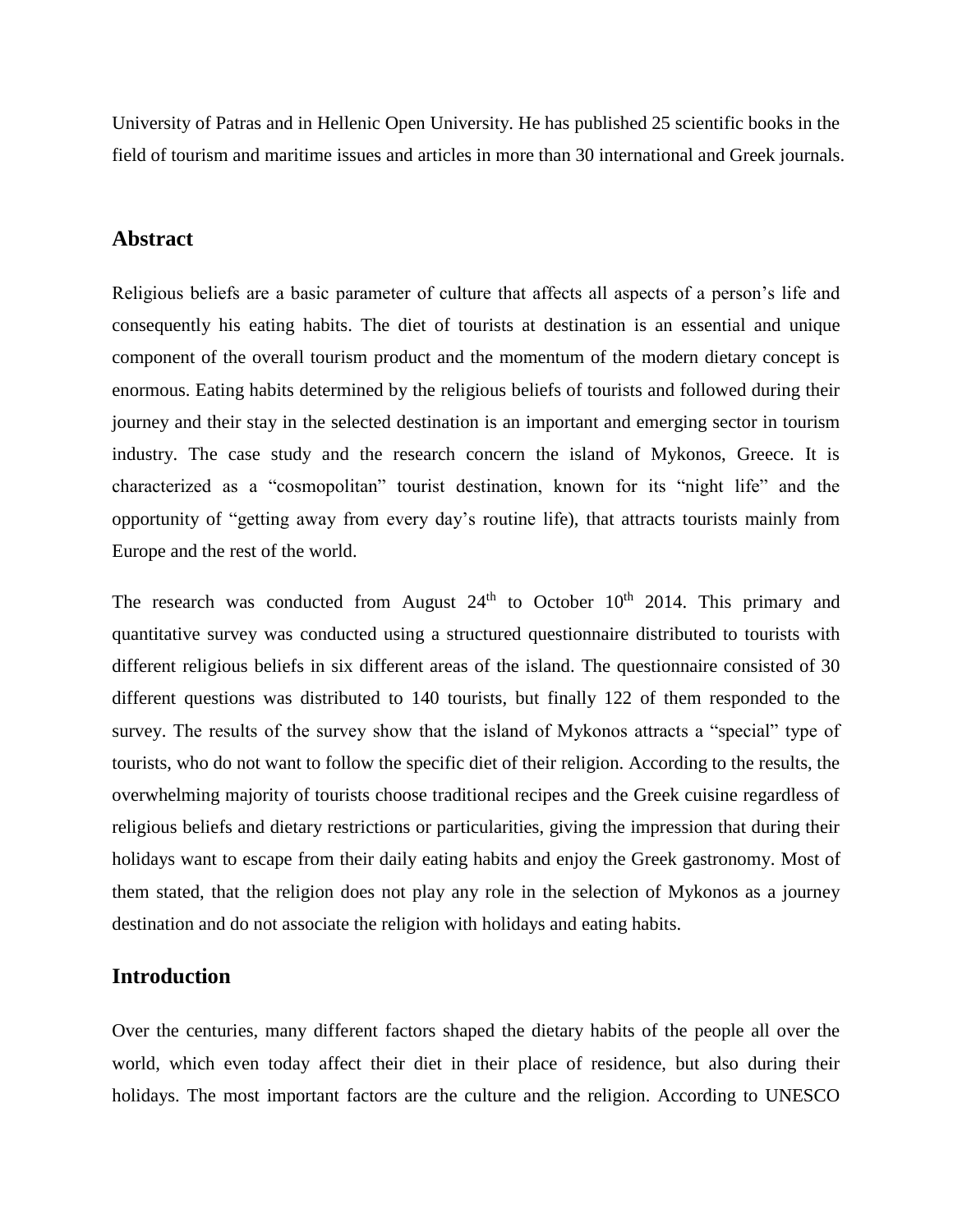(1982), culture includes all those elements that distinguish societies and various groups within them, such as human rights, human values, lifestyle, manners, customs, arts and traditions, religion and cultural heritage. All of the above elements affect human behavior and define activities and behaviors in everyday life and all its aspects. Therefore, they shape the eating behaviors and habits.

Whatever the base and the core of the religious ideologies, it seems to affect not only the spiritual world of believers, but also their daily lives. Their diet is not an exception and in the context of religious rules and rituals there are strict or flexible rules that believers should abide (Moira, 2009: 76; Moira et al. 2012). The degree of compliance with the above rules depends on the general rules of every religion, the specific religion branch, the local religion society with its culture and, of course, the wider social and family environment of each believer independently. Religious dietary rules provide two parameters through which two dietary precepts are applied: a) Fasting that is expressed by the deliberate and planned abstention from certain foods or from all foods and products of modern dietary and b) Specific and fully delimited eating habits that are different from or against the daily habits of the society. Certainly, the dietary rules of each religion are provided in either a strictly compelling way or in a more flexible and loose one leaving them to the discretion and disposal of the believers to follow (Moira, 2009: 76).

The selection of food during the journey and the stay at destination and during tours and excursions to various points of interest is considered by tourists themselves important and an integral part of tourist activity (Cohen and Avieli, 2004; Long, 2004). The expense of tourists for their diet and in general for food including drinks is a large part of total tourism expenditure that reaches or exceeds one third of it (Hall and Sharples, 2003). That expenditure represents half of the income earned by food companies annually (Tasty Greece, 2015).

On the other hand, the gastronomy and the eating habits of each destination may affect the food preferences of visitors. This relationship, as Kivela and Crotts (2006) argue, plays a leading role in the way that tourists experience their stay at destination stressing that some travelers would like to return to this destination to taste the unique local specialties.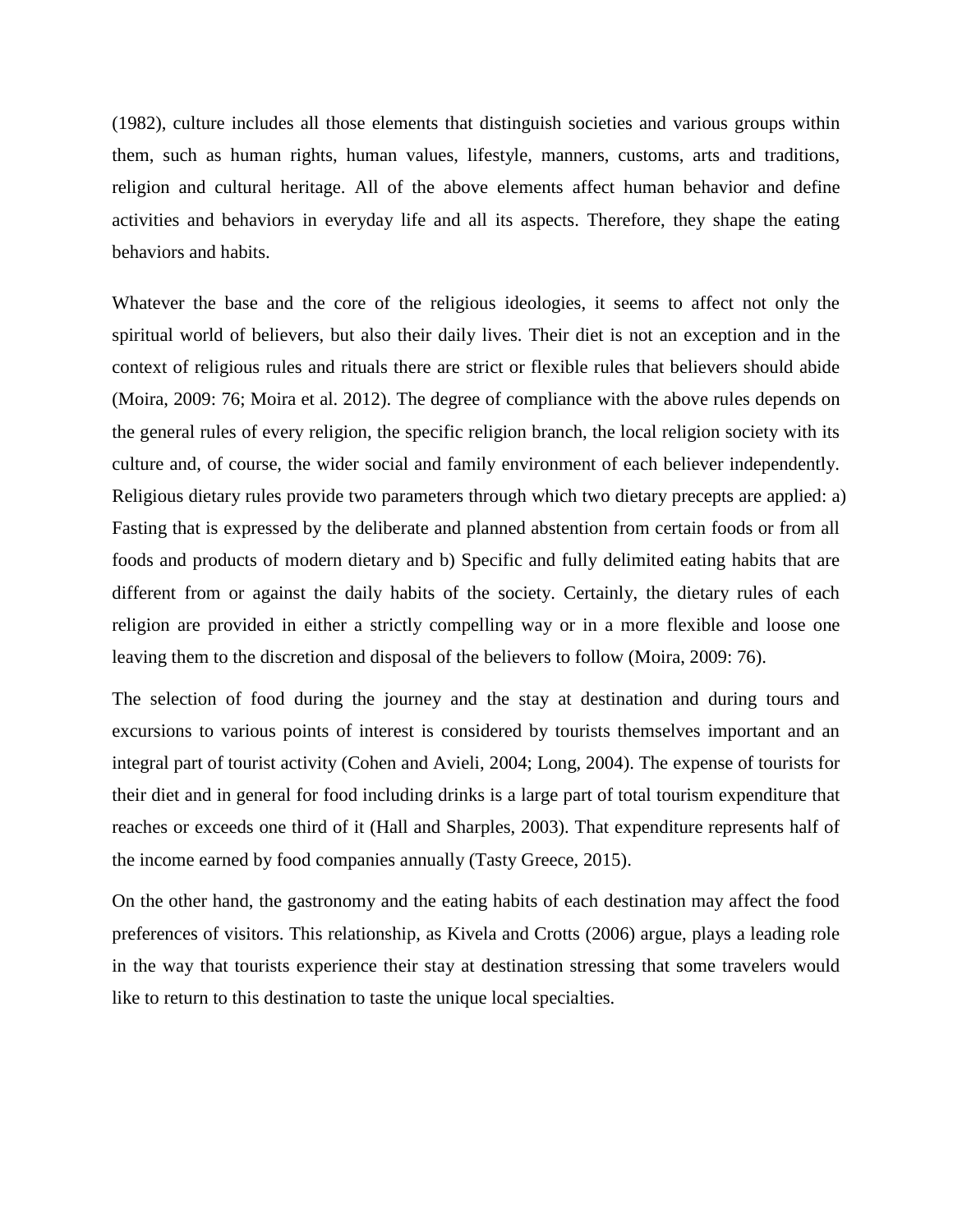## **Religious beliefs and diet of tourists**

The culture and the religion are responsible for the food choices of tourists, as their religious beliefs affect the consumption of food during holidays. Particularly, Jews mostly choose Kosher foods during their holidays and avoid non-allowable foods, but do not hesitate to try non-Kosher dishes (Cohen and Avieli, 2004: 760). Islam is a code of life that defines the social behavior and the dietary habits of Muslims and significantly affects their food choices when traveling. A large percentage reaching 70% follows their religion rules strictly and consumes only Halal food (Minkus McKenna, 2007). However, the choice of food for tourists abroad and in particular in non-Muslim countries can be transformed from an enjoyable process to a risky wandering, because in many cases it becomes difficult to find Halal food (Henderson, 2009).

The food choices of tourists during their holidays have triggered the tourism industry, which creates and forms new products and services. These trends include the Halal and the Kosher tourism.

## **Methodology**

Mykonos is one of the most popular islands of the Cyclades and is located 94 nautical miles southeast of Piraeus (Δήμος Μυκόνου, 2010a). The island and its economy are entirely based on tourism which thrived after 1960 and today is one of the most popular world tourist destinations. Mykonos is the first destination for foreign tourists and the sixth for Greeks in Trivago searches for 2014 (Μαλλάς, 2014). According to ΣΕΤΕ (2015), in 2014 the international tourist arrivals at the island's airport were 246.791 increased by 39% since 2013. The island has more than 170 hotels of all classes with over 9,200 rooms, and more than 300 rent a room and apartment businesses with over 4,700 rooms (ΞΕΕ 2015; Δήμος Μυκόνου, 2010b; Ελληνική Στατιστική Αρχή, 2009). Furthermore, according to Hellenic Port Association (Ένωση Λιμένων Ελλάδας, 2013), in 2012 585 cruise ships carrying about 658,000 tourists reached the island, making Mykonos the third most popular cruise destination in Greece after Piraeus and Santorini. The dining options vary and the list includes more than 170 restaurants and taverns, as recorded on the popular review website "tripadvisor".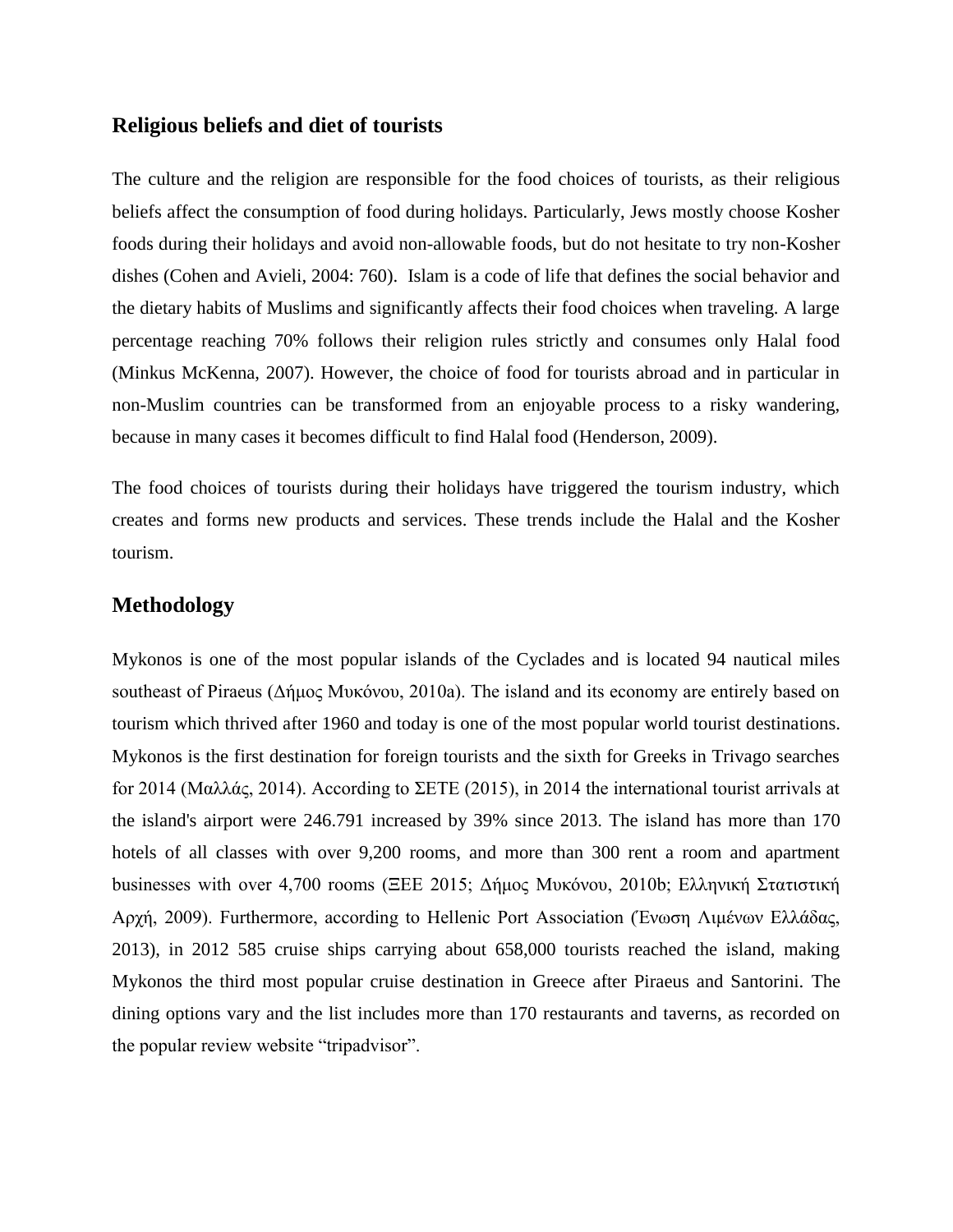According to a research (Kamenidou, Mamalis & Priporas, 2009: 70), Mykonos attractions include the "night life", the luxury hotels, the opportunities for shopping, sightseeing and additionally the sandy beaches, the famous bars and restaurants and the presence of stars of Hollywood and generally the international show biz.

Mykonos is a cosmopolitan island with a great tourist infrastructure that can handle the special dietary habits arising from the religious beliefs of tourists. Simultaneously, the island is a haven of fun, party and extravagance making many tourists to stay awake all night "parting" and consuming large quantities of alcohol. The question is whether tourists want to follow the eating habits imposed by their religious beliefs during their holiday in Mykonos and whether the local food industry can meet such habits.

The main purpose of the survey is to record the degree of influence of religious food traditions in the food business selection process, in the search of a special menu and generally in the holiday destination selection process. Additionally, the survey aims to record the tourists' choices regarding their diet during their stay on the island, and to present the degree of satisfaction of their specific dietary needs that can be achieved by the local tourism industry.

The research limitations lie mainly at the disposal and the willingness of tourists to answer survey questions. It is widely known, that during holidays the majority of tourists would prefer to relax and stay calm rather than engage in something not related to their holidays. Some other restrictions are related to the fact that religion and traditions are personal data, which tourists may wish to conceal or not to give honest answers for various reasons. Another limitation is seasonality, as the island is full of tourists from different parts of Europe and the world within certain periods every season. (Sarchosis, 2015).

To achieve the survey objectives, a primary quantitative research was conducted using a questionnaire (Middleton, Fyall and Morgan, 2009: 165-166). The survey questionnaire contained 27 closed-ended questions and three open-ended questions (Kotler and Keller, 2006). The survey lasted between August  $24<sup>th</sup>$  and October 10<sup>th</sup>, 2014 and questionnaires were distributed in 6 different areas of the island. Apart from English, the questionnaire was distributed in Greek language. Totally 140 questionnaires were distributed and 122 were finally completed.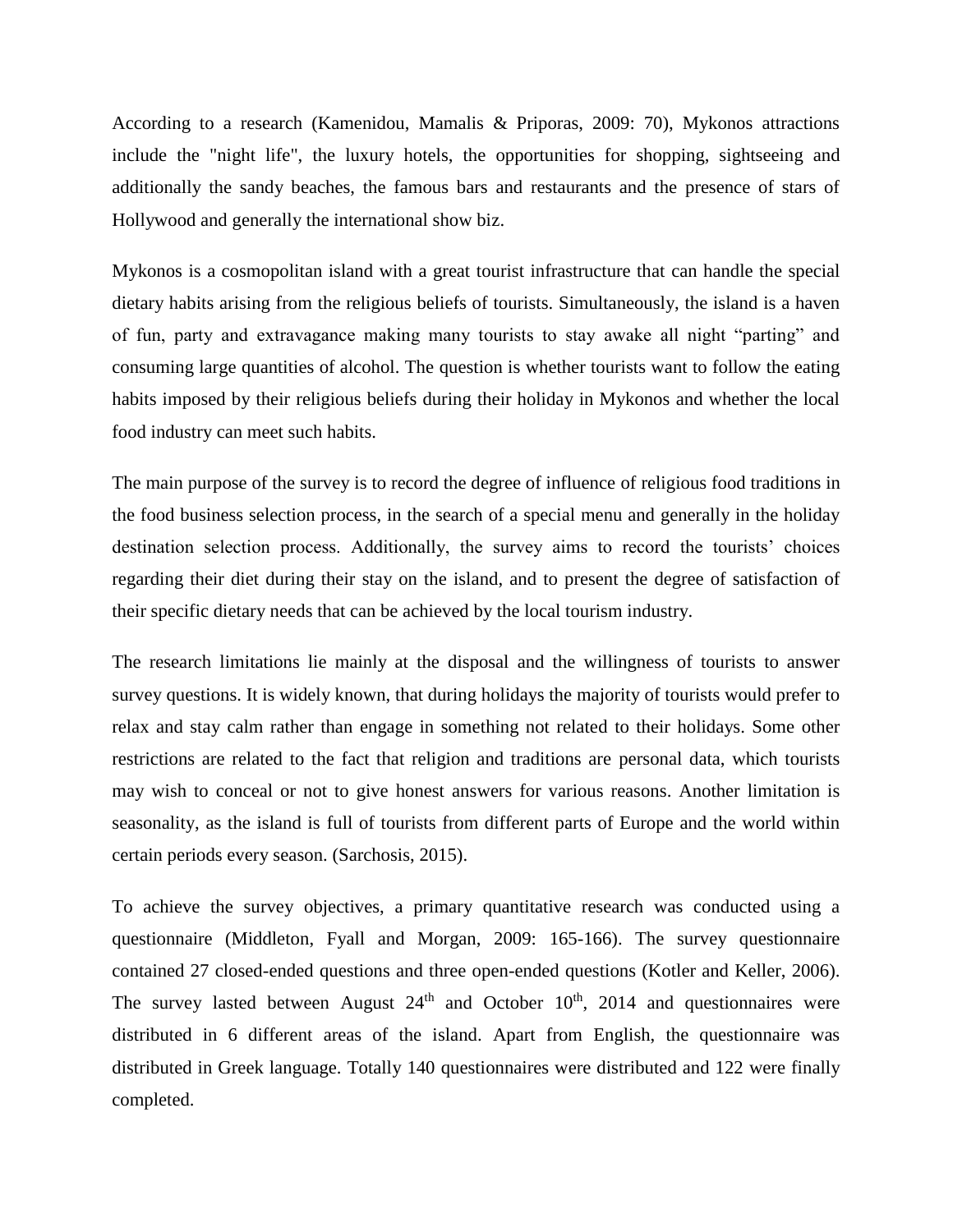# **Results**

The majority of the surveyed tourists are European including Greeks (58.2%). The rest are Asians (20.49%), Americans (14.75%) and them from Oceania (6.56%). Regarding religious beliefs, 18 different religions/faiths were declared totally. Christianity with all its doctrines is the dominant religion of the survey with 46.81%, which is explained by the fact that 58.2% of the surveyed are Europeans. Hindus follow by 10.66%, Buddhists by 3.28%, Jews by 2.46% and Islamists by 1.64%. Impressively big is the 10.66% of atheists and those who said they are not characterized by any religious doctrine that reaches 4.10%. The religious beliefs of tourists is one of the most important elements of the research, because they affect in a social and mentalspiritual way the human nature and determine many options related generally to eating and the consumption of food and beverages.

As far as dining is concerned, 49.18% (60 persons) chose restaurants, 33.61% (41 persons) chose taverns, 14.75% (18 persons) picked the residence/hotel restaurant, and 2.46% (3 persons) preferred fast food. The most preferred cuisines were the Greek by 55.73% (68 persons) and the Mediterranean by 29.51% (36 persons). The Italian cuisine were selected by 5.74% (7 persons), the Indian by 4.10% (5 persons) and the Japanese by 1.64% (2 persons). Other cuisine options (Arabian, French, Chinese) noted by 4 people.

When asked if there were any special dietary needs related to their religious beliefs, the majority i.e. 111 persons (90.98%) marked "no" and only 11 persons (9.02%) marked "yes".

In the next question, tourists, who previously stated that there are special dietary needs related to their religious beliefs, asked whether they follow those special dietary regulations during their holidays. Only 18.2% (2 persons) replied that they strictly follow them, 72.7% (8 persons) stated that they follow loose and 9.1% (1 person) follows them depending on whether there are options and possibilities.

Further to the above question, it was investigated how the specific dietary needs arising from any religion were met. People, who satisfied those needs, picked a restaurant with a specific type of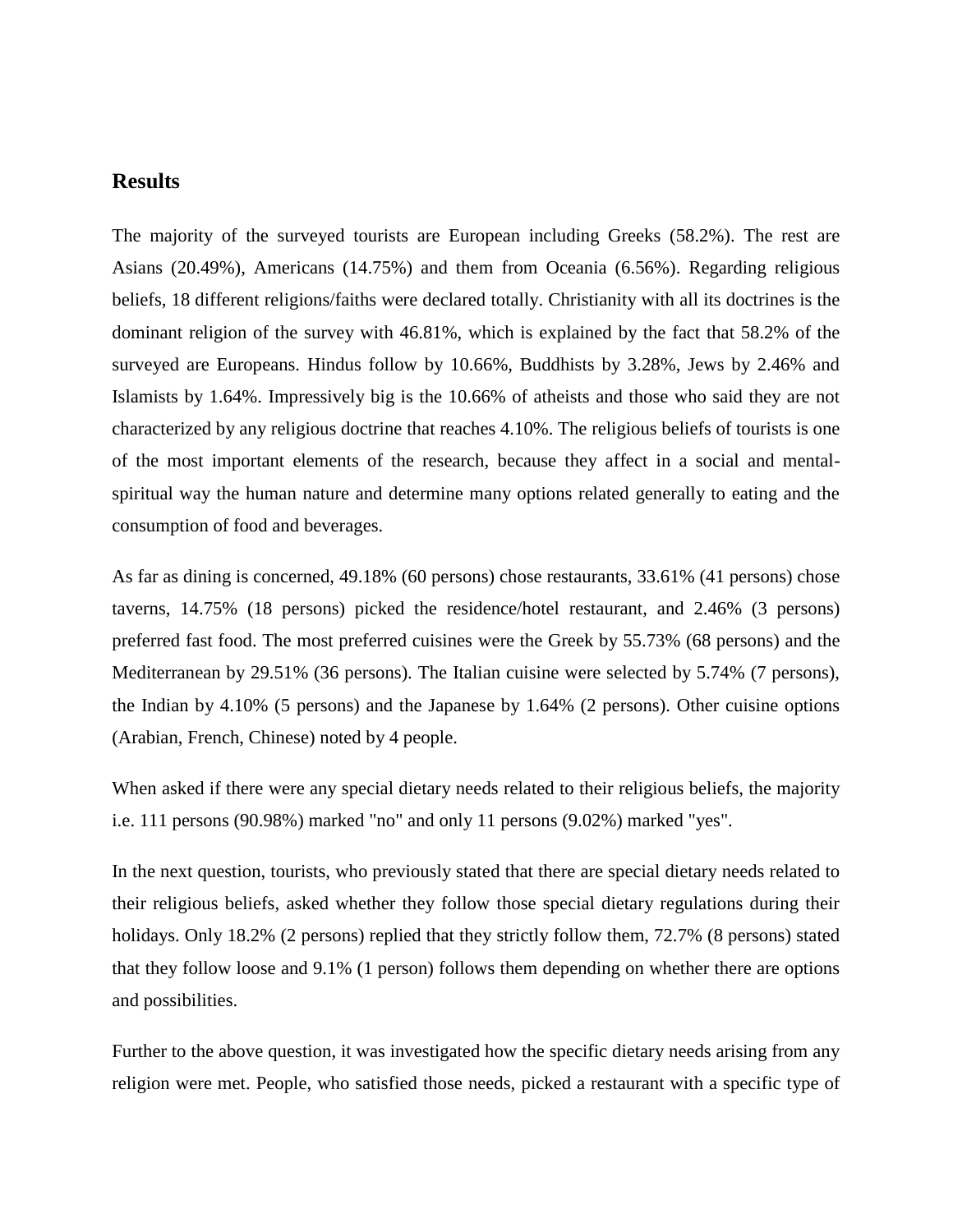cuisine/menu (27.3%), prepared themselves their food (9.1%), or carefully chose dishes and delicacies from the menu of a restaurant company that comply with those dietary habits rejecting prohibited ingredients and food (63.6%).

Apart from religious beliefs, a question about special dietary needs during the stay of tourists on the island was posed. The findings reveal the absence of such needs at least during their stay on the island, as 76.23% of surveyed answered negatively. Vegetarianism was chosen by 13.11%, while 6.56% chose the local cuisine. Also 1.64% chose Hindu food, 1.64% chose to fast occasionally and only one person (0.82%) chose Kosher food. None of the remaining four options (national cuisine of the country of permanent residence of tourists, Vegan, Halal and Other) were chosen at all.

Lastly, about Mykonos as chosen destination by tourists with special dietary habits or needs, *75% of them did not reply as this connection seemed contradictory and did not know what to answer.*

# **Conclusion and Discussion**

The island is characterized as a cosmopolitan tourist destination that attracts tourists mainly from Europe but also from all over the world. Referring to the survey on Mykonos, the results of the primary research are of particular interest. According to them, most of the visitors choose traditional recipes and the Greek cuisine regardless of religion and dietary restrictions or particularities giving the impression that during their holidays they need to escape from their everyday eating habits and experience the delightful journey of Greek and traditional flavors. Most of the surveyed (90.98%) stated that religion plays no role in selecting destination and diet and do not associate religion with holidays and eating habits. Simultaneously, the island service capabilities in offering special dishes and satisfying Halal and Kosher eating habits is between nonexistent and substandard and catering/food business and hotel/apartment owners do not see it as a factor of promotion and development of the local tourism product, as it is abroad. Another important finding is also the fact that the majority of tourists do not want restaurants that would offer such dishes giving the impression that they seek το experience the local authentic character of the island in all its forms including, of course, dining.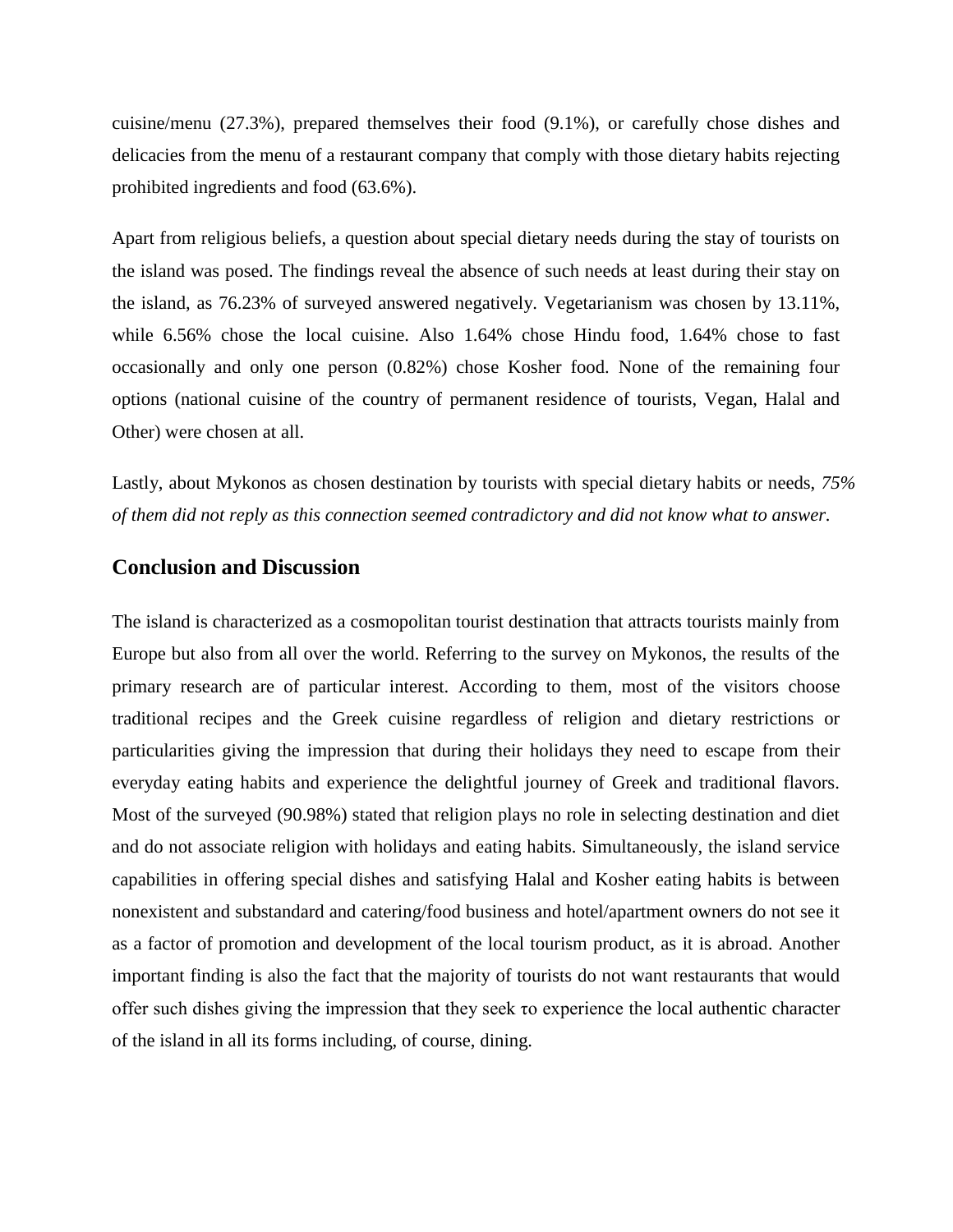In conclusion, it is highlighted that the food choices of tourists and availability/offer of food services on the island need further investigation and attention. The tourism market trends and preferences change rapidly and constantly and Mykonos is proven to be a destination that follows the current trends and preferences and also is capable of creating and offering new and original tourist and culinary products and services.

## **Bibliography**

- Cohen, E. and Avieli, N. (2004). Food in tourism: Attraction and impediment. *Annals of Tourism Research*, 31(4), pp. 755–778.
- Hall, C.M. and Sharples, L. (2003). *The consumption of experiences or the experiences of consumption? An Introduction to the tourism of taste*, in C.M. Hall, E. Sharples, R. Mitchell, N. Macionis and B. Cambourne, eds., Food tourism around the world: Development, management and markets, Oxford: Butterworth-Heinemann, pp. 1-24.

Henderson, J. (2009). *Food Tourism Reviewed*, British Food Journal, 111(4), pp. 317-326.

- Kamenidou, I. Mamalis, Sp. & Priporas, C.V. (2009). Measuring Destination Image and Consumer Choice Criteria: The Case of Mykonos Island, *TOURISMOS: An International Multidisciplinary Refereed Journal of Tourism*, 4(3), pp. 67-79, available at:<http://www.chios.aegean.gr/tourism/vol4no3.pdf> [Accessed 10-5-2017].
- Kivela, J. and Crotts, J.C. (2006). Tourism and Gastronomy: Gastronomy's Influence on How Tourists Experience a Destination, *Journal of Hospitality and Tourism Research*, 30(3), pp. 354-377.
- Kotler. P. Keller, K.L. (2006). *Marketing Management*, 12th edition, Prentice Hall.

Long, L.M. ed. (2004). *Culinary Tourism*, Kentucky, USA: The University Press of Kentucky.

Middleton, V., Fyall, A. and Morgan, M. (2009). *Marketing in Travel and Tourism*, 4th ed., Oxford: Elsevier Ltd.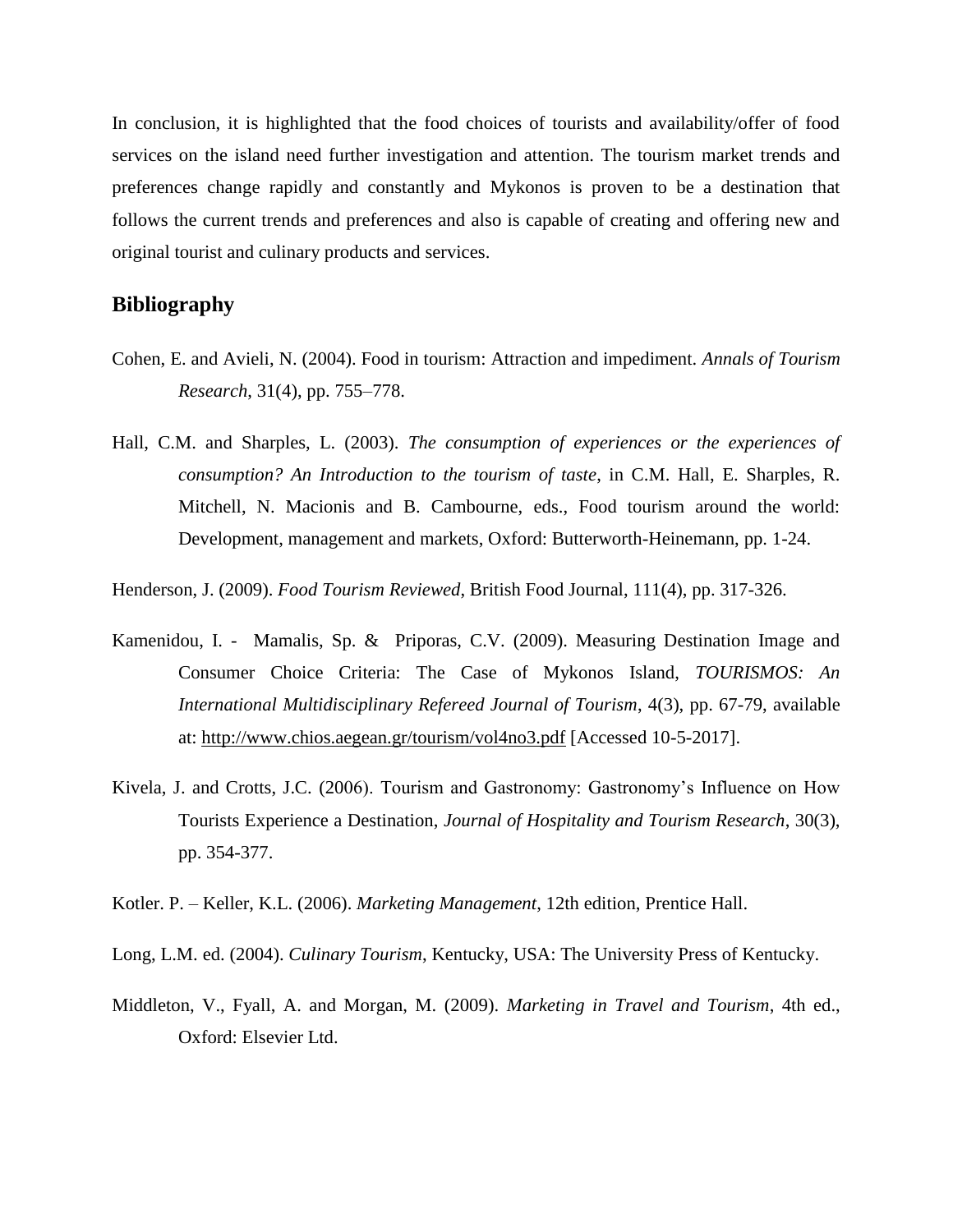- Minkus-McKenna, D. (2007), "The pursuit of halal", Progressive Grocer, Vol. 86(17), p. 42, In Lada, S.- Tanakinjal, G.H. and Amin H. (2009). *International Journal of Islamic and Middle Eastern Finance and Management*, 2(1), pp. 66-76.
- Moira P. Mylonopoulos D. & Kondoudaki Aik. (2012). The management of Tourist's Alimentary Needs by the Tourism Industry. The Parameter of Religion, *International Journal of Culture and Tourism Research*, 5(1), pp. 129-140.
- Moira, P. (2009). *Religious Tourism*, ed. Interbooks, Athens [in Greek].
- Sarchosis, D. (2015). *Οι διατροφικές επιλογές των τουριστών με βάση τις θρησκευτικές τους πεποιθήσεις. Μελέτη περίπτωσης* [Tourist's alimentation choices and religion. Case study], Διπλωματική Εργασία ΕΑΠ, ΔΤΕ, Πάτρα.
- Tasty Greece (2015). Οφέλη από την ανάπτυξη του γαστρονομικού τουρισμού, [Benefits from the development of culinary tourism], Available at: [http://www.tastygreece.gr/culinary](http://www.tastygreece.gr/culinary-tourism/benefits.html)[tourism/benefits.html,](http://www.tastygreece.gr/culinary-tourism/benefits.html) (in Greek), [Accessed on 26-02-2015].
- Δήμος Μυκόνου (2010a). Πως θα φτάσετε, [How to arrive at Mykonos], Available at: [http://mykonos.gr/index.php?MDL=pages&Branch=N\\_N0000000100\\_N0000010012\\_](http://mykonos.gr/index.php?MDL=pages&Branch=N_N0000000100_N0000010012_N0000010090) [N0000010090,](http://mykonos.gr/index.php?MDL=pages&Branch=N_N0000000100_N0000010012_N0000010090) (in Greek), [Accessed on 9-03-2015].
- Δήμος Μυκόνου (2010b). Κατάλογος Μελών Σωματείου Ενοικιαζομένων Δωματίων & Διαμερισμάτων Μυκόνου, [List of Mykonos Association of Rented Rooms and Apartments], Available at: [http://www.mykonos.gr/?MODULE=bce/application/pages&Branch=N\\_N0000000100](http://www.mykonos.gr/?MODULE=bce/application/pages&Branch=N_N0000000100_N0000010012_N0000010091_S0000000313) [\\_N0000010012\\_N0000010091\\_S0000000313,](http://www.mykonos.gr/?MODULE=bce/application/pages&Branch=N_N0000000100_N0000010012_N0000010091_S0000000313) (in Greek), [Accessed on 9-03-2015].
- Ελληνική Στατιστική Αρχή (2009). Έρευνα: Μητρώο κατά είδος καταλύματος και τόπο, Ημερομηνία Ενημέρωσης: 20/01/2009, [Survey: Register per type of accommodation and place, Date of update: 20/01/2009], Available at: [http://www.statistics.gr/portal/page/portal/ESYE/PAGE-database,](http://www.statistics.gr/portal/page/portal/ESYE/PAGE-database) (in Greek), [Accessed on 9-03-2015].